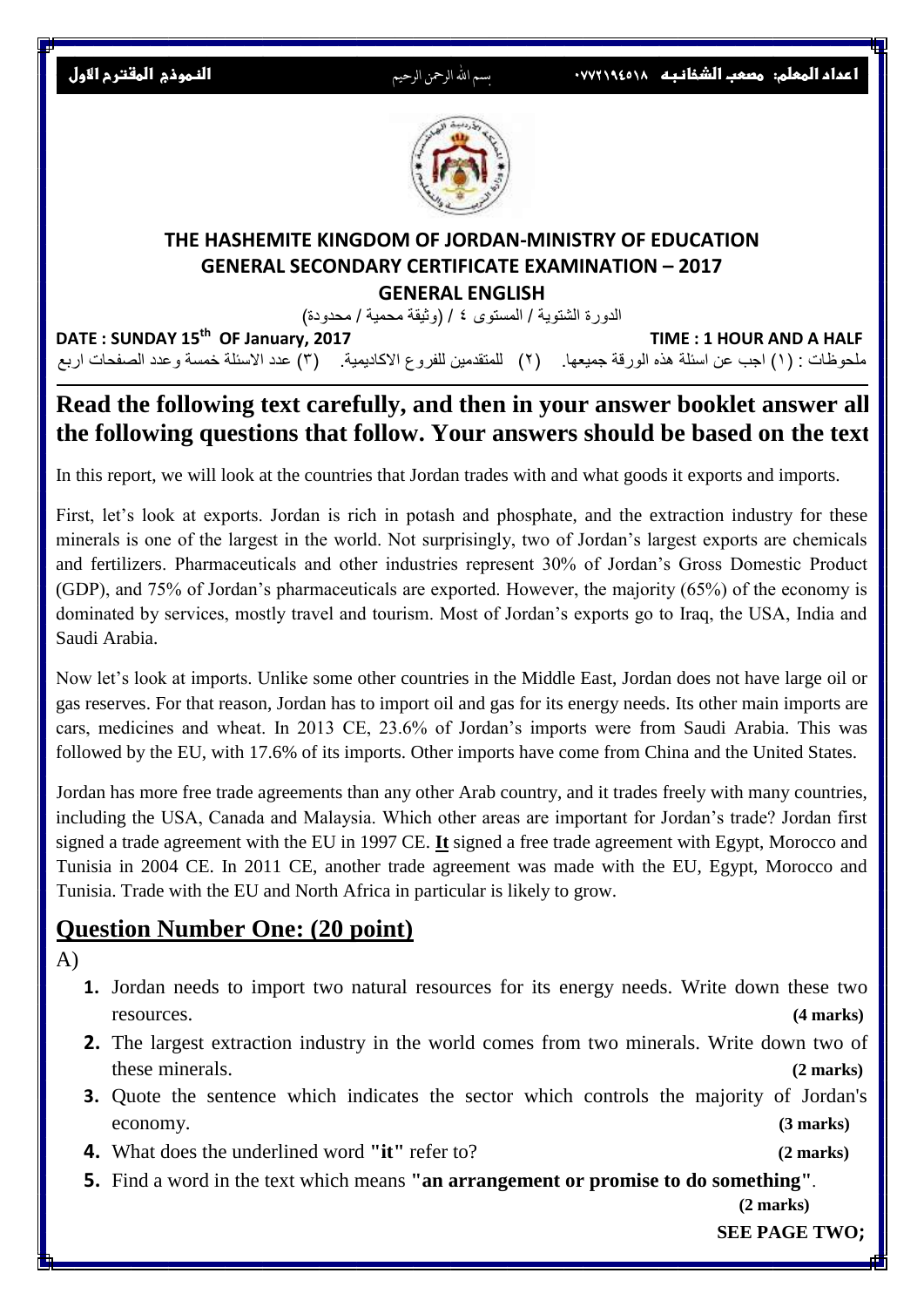- **6.** Jordan has to import oil and gas for its energy needs. Suggest three ways to reduce the import of oil and gas. **(3 marks)**
- **7.** We should encourage our community to buy Jordanians goods. Think of this statement and, in two sentences, write down your point of view. **(2 marks)**

#### B) **Literature spot**

Read the following lines from *A Green cornfield* then answer the following questions.

 A stage below, in gay accord, White butterflies danced on the wing, And still the singing skylark soared, And silent sank and soared to sing.

1. Who is the author of this stanza? (1 mark)

2. What kind of bird is the poet talking about? (1 mark)

## **Question Number Two: (15 point)**

A) **Choose the suitable item from those given in the box to complete each of the following sentences and write it down in your ANSWER BOOKLET. (8 marks)**

|              | compulsory                                                                                                                                                         | make | tutorial | dialect | compromise                                                                                                                                                   |  |  |
|--------------|--------------------------------------------------------------------------------------------------------------------------------------------------------------------|------|----------|---------|--------------------------------------------------------------------------------------------------------------------------------------------------------------|--|--|
|              |                                                                                                                                                                    |      |          |         |                                                                                                                                                              |  |  |
| B)           |                                                                                                                                                                    |      |          |         |                                                                                                                                                              |  |  |
|              |                                                                                                                                                                    |      |          |         |                                                                                                                                                              |  |  |
|              | or grammar that are slightly different from other forms of the same language.                                                                                      |      |          |         |                                                                                                                                                              |  |  |
|              | 4. When each side changes their position a little so that they can agree, they have managed to                                                                     |      |          |         |                                                                                                                                                              |  |  |
|              | Study the following sentences and write the answer in your ANSWER BOOKLET.<br>(3 mark)<br>1. I've always had a head for figures, that's why I became an accountant |      |          |         |                                                                                                                                                              |  |  |
|              |                                                                                                                                                                    |      |          |         |                                                                                                                                                              |  |  |
|              | 2. You look tired. Why don't you take a break?                                                                                                                     |      |          |         |                                                                                                                                                              |  |  |
|              | 3. If you need to report a crime, speak to a police officer.                                                                                                       |      |          |         | Replace the underlined word with the correct gender-specific words.                                                                                          |  |  |
| $\mathbf{C}$ |                                                                                                                                                                    |      |          |         | Complete the following sentences with the suitable words derived from the<br>words in brackets. Write the answer down in your ANSWER BOOKLET.<br>$(4$ marks) |  |  |
|              | commodity production. (educationally)                                                                                                                              |      |          |         |                                                                                                                                                              |  |  |
|              | (concentrated)                                                                                                                                                     |      |          |         |                                                                                                                                                              |  |  |
|              |                                                                                                                                                                    |      |          |         | <b>SEE PAGE Three:</b>                                                                                                                                       |  |  |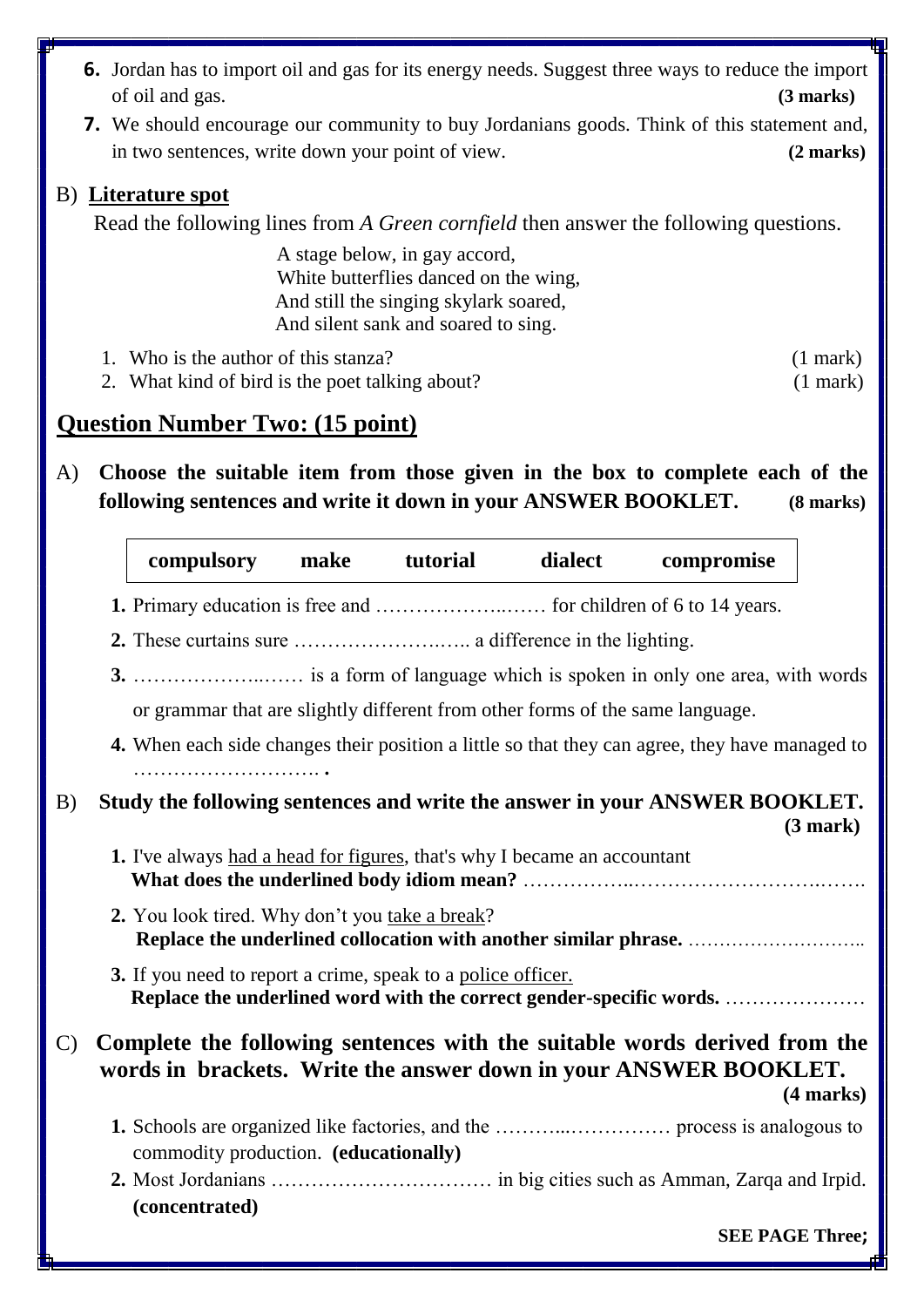| F  | <b>Question Number Three (13 point)</b>                                                                                                                          |  |  |  |  |  |
|----|------------------------------------------------------------------------------------------------------------------------------------------------------------------|--|--|--|--|--|
| A) | Correct the verb / adjectives between brackets, then write your answers                                                                                          |  |  |  |  |  |
|    | down in your ANSWER BOOKLET.<br>$(7$ marks)                                                                                                                      |  |  |  |  |  |
|    | <b>1.</b> The weather this summer is  as last year. It hasn't stopped raining for weeks. (bad)                                                                   |  |  |  |  |  |
|    |                                                                                                                                                                  |  |  |  |  |  |
|    |                                                                                                                                                                  |  |  |  |  |  |
|    |                                                                                                                                                                  |  |  |  |  |  |
|    |                                                                                                                                                                  |  |  |  |  |  |
|    |                                                                                                                                                                  |  |  |  |  |  |
|    |                                                                                                                                                                  |  |  |  |  |  |
|    | 7. That doesn't help me to answer the question in my essay,  it? (do)                                                                                            |  |  |  |  |  |
| B) | Complete each of the following items so that new item has a similar<br>meaning to the one before it, and write it down in your ANSWER BOOKLET.<br>$(6$ marks $)$ |  |  |  |  |  |
|    | 1. Chemistry is more popular than Math in Jordanians Universities.                                                                                               |  |  |  |  |  |
|    | 2. Doctors have proved that our bodies need little protein than we think.                                                                                        |  |  |  |  |  |
|    | 3. James is taller than any other boy in the class.                                                                                                              |  |  |  |  |  |
|    | 4. How much does this book cost, please?                                                                                                                         |  |  |  |  |  |
|    | 5. The teacher answers the student's questions in the class.                                                                                                     |  |  |  |  |  |
|    | 6. I regret going to bed late last night.                                                                                                                        |  |  |  |  |  |
|    | <b>Question Number Four (7 point)</b>                                                                                                                            |  |  |  |  |  |
|    | A) Read the following situations and rewrite the sentences using the words in<br>brackets. Write the answers down in your ANSWER BOOKLET.<br>$(4$ marks)         |  |  |  |  |  |
|    | 1. Saeed left his camera at home, so he wasn't able to take pictures of the parade.<br>(if / could) (if / could)                                                 |  |  |  |  |  |
|    | 2. I had a stomachache last night, and I didn't sleep well.                                                                                                      |  |  |  |  |  |
|    | 3. Our team didn't play very well yesterday.                                                                                                                     |  |  |  |  |  |
|    | 4. You should practice the presentation several times.                                                                                                           |  |  |  |  |  |
|    |                                                                                                                                                                  |  |  |  |  |  |
|    | <b>SEE PAGE Four;</b>                                                                                                                                            |  |  |  |  |  |